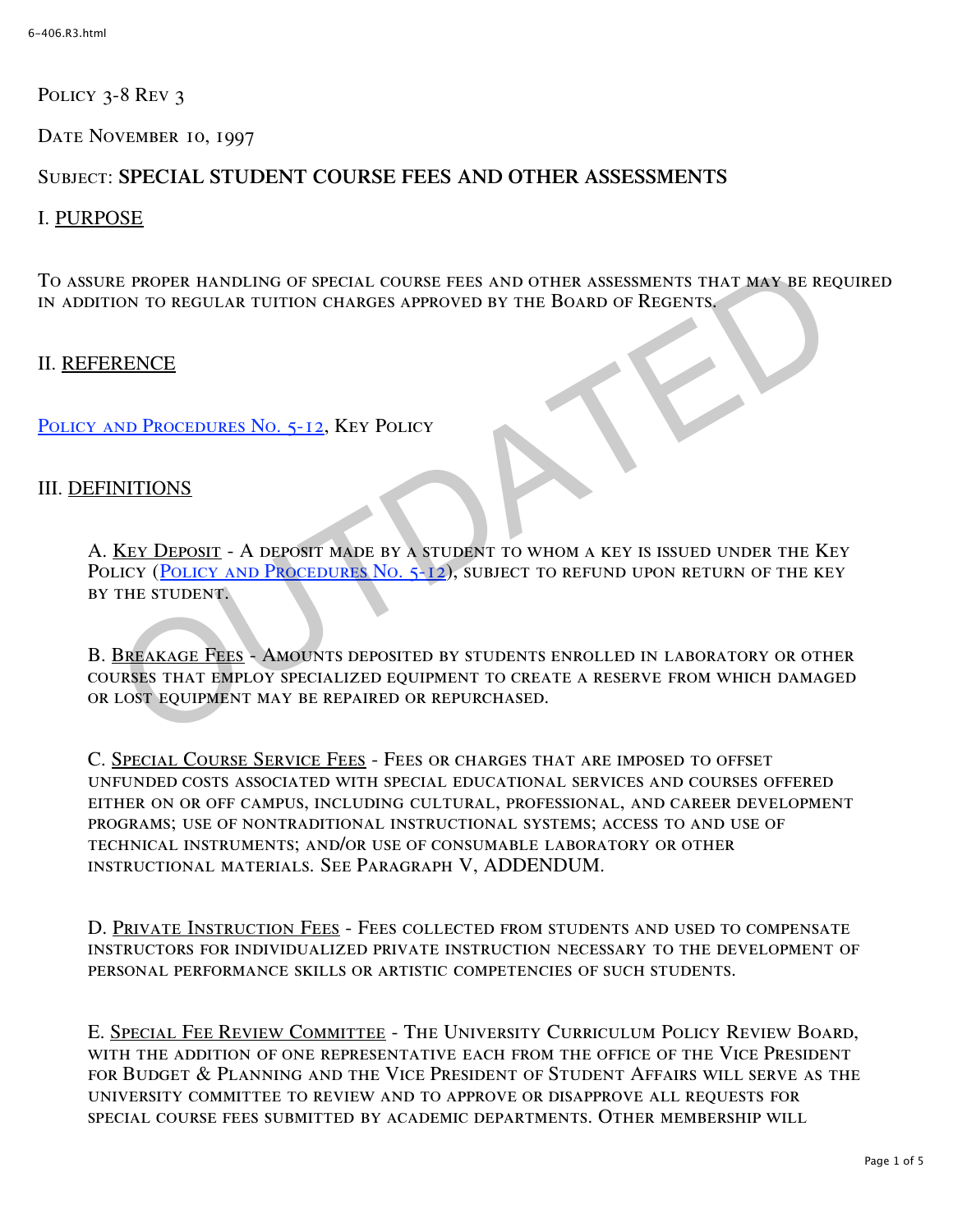consist of six students nominated by ASUU, from whom the president will appoint four students. The Committee will convene annually or as directed by the Chair, and it will report annually to the Senate.

## IV. POLICY

### A. Key Deposits

Keys may be issued to individuals for access to lockers within buildings after payment of an approved locker key deposit, which will be credited to a general fund liability account. Issuance of keys for access to buildings and rooms is governed by the University Key Policy, Policy and Procedures No. 5-12. YS MAY BE ISSUED TO INDIVIDUALS FOR ACCESS TO LOCKERS WITHIN BUILDINGS AFTER<br>VALINT OF AN APPROVED LOCKER KEY DEPOSIT, WHICH WILL BE CREDI[TED](http://www.regulations.utah.edu/administration/3-234.html) TO A GENERAL<br>VD LIABILITY ACCOUNT. ISSUANCE OF KEYS FOR ACCESS TO BUILDINGS AND

1. An individual requesting a locker key is required to make a deposit for each key with the university cashier. The amount of deposit will be set by the Special Fee Review Committee. A receipt will be issued by the cashier.

2. The locker key will be issued by the department to the individual on presentation of the deposit receipt. The department will retain the receipt until such time as the individual returns the locker key.

3. Upon surrender of the locker key, the department returns receipt to individual, who may present the deposit receipt to the university cashier FOR REFUND OF THE DEPOSIT.

#### B. Special Course Service Fees

1. Colleges, departments, and other operating units of the University of Utah are not authorized to impose, collect, or deposit to their own account any special course service fees, except to the extent authorized pursuant to this policy.

2. Proposals to impose special course service fees must be submitted in writing by academic departments, through the cognizant dean, to the SPECIAL FEE REVIEW COMMITTEE.

3. All special course service fees duly approved pursuant to this policy must be paid directly to the university cashier or designated representative of the cashier. The cashier's receipt for the payment will be accepted as evidence that the individual is eligible for the special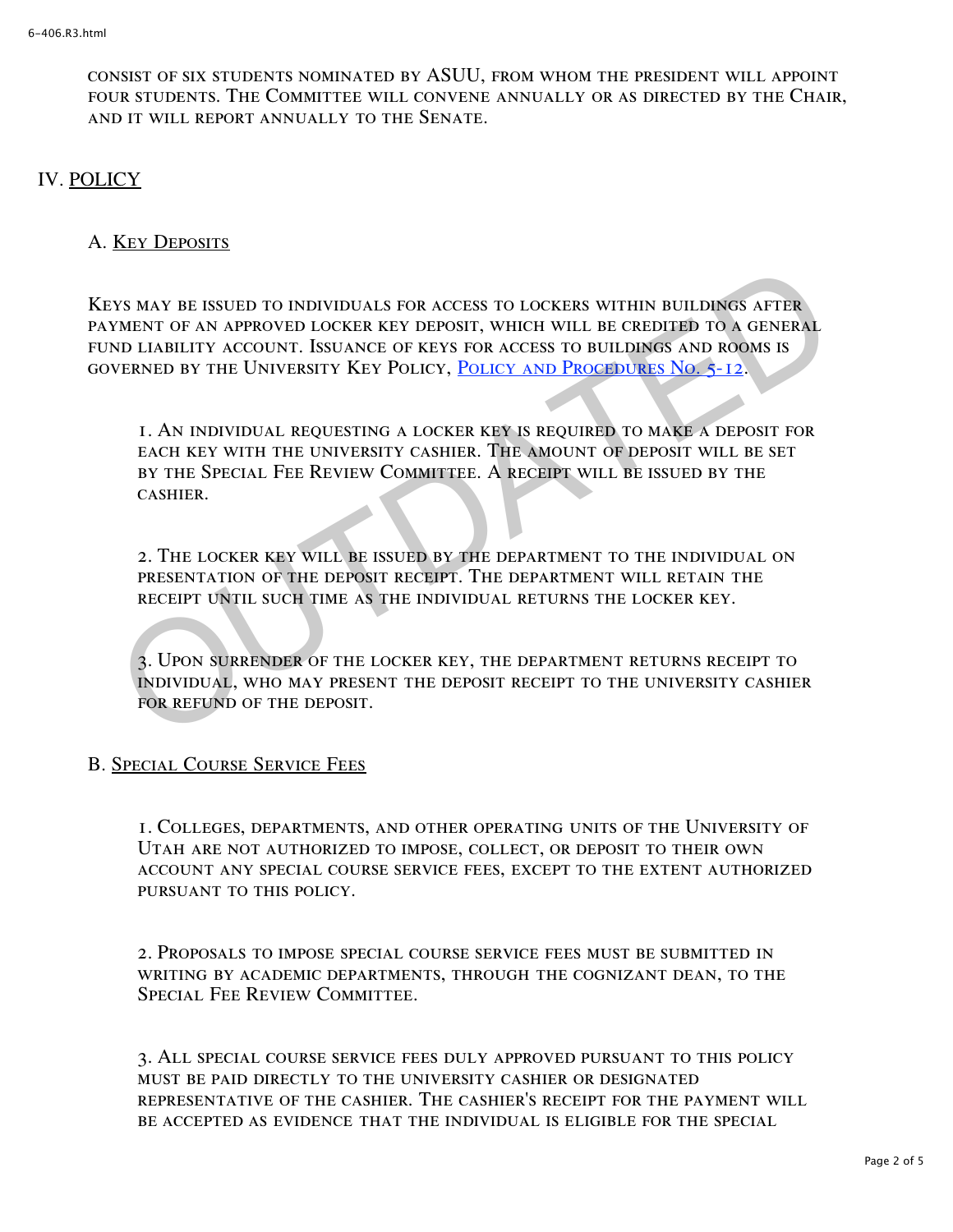educational service or program for which the fee was imposed.

### C. Breakage Fees

Approved breakage fees must be deposited with the university cashier. Appropriate breakage coupons will be issued. Refunds will be given for unused coupons upon presentation to the cashier.

### D. Private Instruction Fees

Approved fees for private instruction must be paid to the university cashier. The department will be provided budget support for private instruction based upon the revenue derived from such private instruction fees.

#### E. Instructional Materials

Required materials, such as syllabi, outlines, extracts, special publications, reading materials, and other classroom instructional aids intended to be sold to students, must be distributed through the University Bookstore, or other available off-campus sources, unless special arrangements to the contrary are previously approved in writing by the cognizant vice president, with the concurrence of the Vice President for Administrative Services. PROVED FEES FOR PRIVATE INSTRUCTION MUST BE PAID TO THE UNIVERSITY CASHER, THE<br>PARTMENT WILL BE PROVIDED BUDGET SUPPORT FOR PRIVATE INSTRUCTION BASED UPON T<br>AENIMENT WILL BE PROVIDED BUDGET SUPPORT FOR PRIVATE INSTRUCTION

#### F. Approval Authority

1. The Special Fee Review Committee is authorized to approve and to adjust the amount of previously approved key deposits, breakage fees, special course service fees, and private instruction fees as budgetary circumstance may require, after careful consideration of each request and the views of the affected departments, colleges, and students.

2. The appropriate operating units shall give reasonable notice of required fees and deposits approved under this policy prior to each academic semester or session in which the fees or deposits are required. See Paragraph V, ADDENDUM.

3. A report of all fees and deposits approved under this policy shall be submitted annually to the president for review.

#### G. Exceptions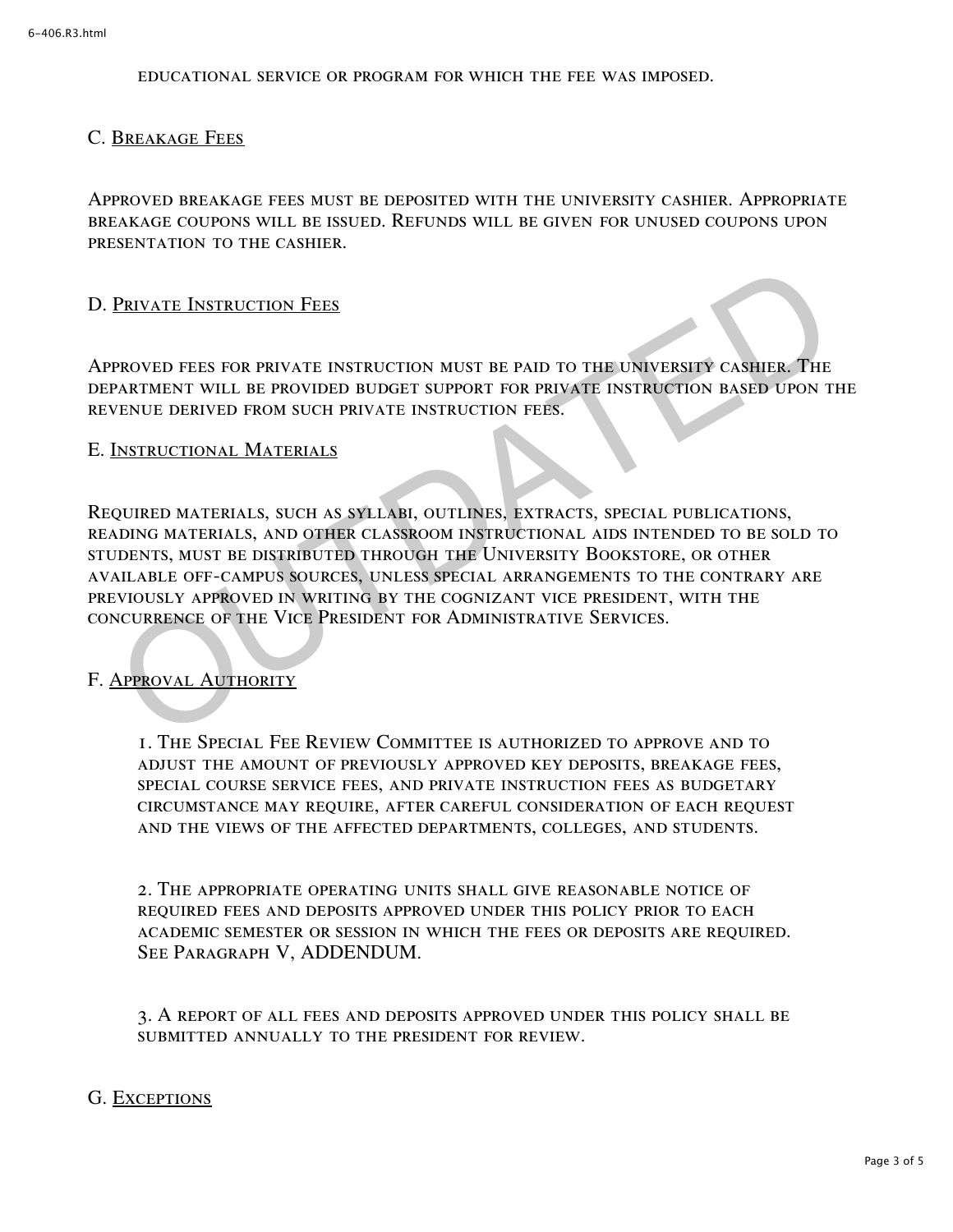Specific exceptions to this policy may be approved by the president on recommendation of the cognizant vice president.

### V. ADDENDUM

### A. General Policy Guidelines for Special Course Fees

1. Income from Special Course Fees is restricted to specific course costs and may not be used to augment general categories of departmental budgets, i.e., supplies and equipment, travel, salaries or computing costs, and may not be deposited into development accounts. 1. INCOME FROM SPECIAL COURSE FEES IS RESTRICTED TO SPECIFIC COURSE COSTS<br>AND MAY NOT BE USED TO AUGMENT GENERAL CATEGORIES OF DEPARTMENTAL<br>BUDGETS, I.E., SUPPLIES AND EQUIPMENT, TRAVEL, SALARIES OR COMPUTING COSTS,<br>AND MA

2. Special Course Fees may be approved for:

a. Consumable Instructional Materials: lab or studio supplies, breakage, photo lab materials, films, chemicals, handouts, electronic kits, etc.

b. Use of Specialized Facilities: key deposits, darkrooms, practice rooms, special equipment, language labs, etc.

c. Instructional Materials & Services: film and tapes, special syllabi, private instruction, etc.

d. Curriculum Enhancement: field trips, trail fees, leadership LABS, ETC.

e. Other Specialized Services: testing and exam fees, counseling, etc.

3. Approvals are granted for a three year period, ending with the summer session.

4. Fees may not be increased during the three year period unless there are critical and compelling reasons for an out of sequence increase.

5. Fees may not be charged to students without having been published in the Class Schedule, thereby constituting advance notice of the special FEE REQUIREMENT.